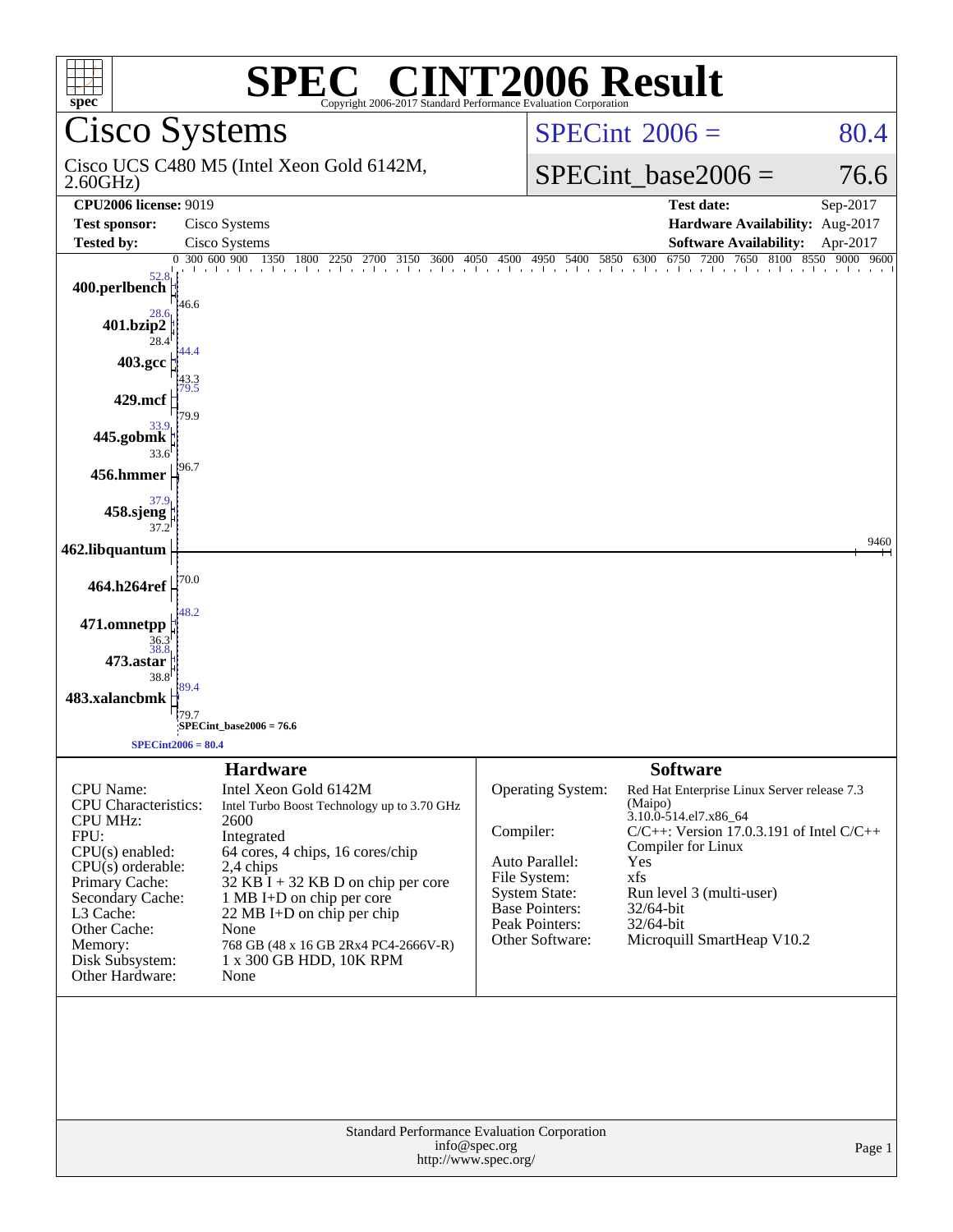

Cisco Systems

2.60GHz) Cisco UCS C480 M5 (Intel Xeon Gold 6142M,

 $SPECint2006 = 80.4$  $SPECint2006 = 80.4$ 

## SPECint base2006 =  $76.6$

**[CPU2006 license:](http://www.spec.org/auto/cpu2006/Docs/result-fields.html#CPU2006license)** 9019 **[Test date:](http://www.spec.org/auto/cpu2006/Docs/result-fields.html#Testdate)** Sep-2017 **[Test sponsor:](http://www.spec.org/auto/cpu2006/Docs/result-fields.html#Testsponsor)** Cisco Systems **[Hardware Availability:](http://www.spec.org/auto/cpu2006/Docs/result-fields.html#HardwareAvailability)** Aug-2017 **[Tested by:](http://www.spec.org/auto/cpu2006/Docs/result-fields.html#Testedby)** Cisco Systems **[Software Availability:](http://www.spec.org/auto/cpu2006/Docs/result-fields.html#SoftwareAvailability)** Apr-2017

#### **[Results Table](http://www.spec.org/auto/cpu2006/Docs/result-fields.html#ResultsTable)**

|                                                                                                          | <b>Base</b>    |              |                |              |                |       | Peak           |              |                |              |                |              |
|----------------------------------------------------------------------------------------------------------|----------------|--------------|----------------|--------------|----------------|-------|----------------|--------------|----------------|--------------|----------------|--------------|
| <b>Benchmark</b>                                                                                         | <b>Seconds</b> | <b>Ratio</b> | <b>Seconds</b> | <b>Ratio</b> | <b>Seconds</b> | Ratio | <b>Seconds</b> | <b>Ratio</b> | <b>Seconds</b> | <b>Ratio</b> | <b>Seconds</b> | <b>Ratio</b> |
| 400.perlbench                                                                                            | 208            | 47.0         | 210            | 46.6         | 210            | 46.6  | 185            | 52.8         | 185            | 52.9         | 185            | 52.8         |
| 401.bzip2                                                                                                | 338            | 28.5         | 340            | 28.4         | 340            | 28.4  | 337            | 28.7         | 338            | 28.6         | 338            | 28.6         |
| $403.\text{gcc}$                                                                                         | 186            | 43.4         | 186            | 43.3         | 186            | 43.3  | 181            | 44.4         | 181            | 44.5         | 181            | 44.4         |
| $429$ mcf                                                                                                | 115            | 79.6         | 113            | 80.7         | 114            | 79.9  | 115            | 79.5         | 115            | 79.5         | 117            | 78.2         |
| $445$ .gobmk                                                                                             | 312            | 33.6         | 312            | 33.6         | 312            | 33.6  | 310            | 33.9         | 310            | 33.9         | 310            | 33.9         |
| 456.hmmer                                                                                                | 96.5           | 96.7         | 96.5           | 96.7         | 96.3           | 96.9  | 96.5           | 96.7         | 96.5           | 96.7         | 96.3           | 96.9         |
| $458$ .sjeng                                                                                             | 326            | 37.2         | 326            | 37.2         | 326            | 37.1  | 319            | 37.9         | 319            | 37.9         | 319            | 37.9         |
| 462.libquantum                                                                                           | 2.16           | 9570         | 2.27           | 9110         | 2.19           | 9460  | 2.16           | 9570         | 2.27           | 9110         | 2.19           | 9460         |
| 464.h264ref                                                                                              | 317            | 69.9         | 316            | 70.0         | 316            | 70.1  | 317            | 69.9         | 316            | 70.0         | 316            | 70.1         |
| $ 471$ .omnetpp                                                                                          | 173            | 36.2         | 172            | 36.4         | 172            | 36.3  | 129            | 48.3         | 130            | 48.1         | <b>130</b>     | 48.2         |
| $473$ . astar                                                                                            | 180            | 39.0         | 181            | 38.8         | 181            | 38.7  | 181            | 38.9         | 181            | 38.7         | 181            | 38.8         |
| 483.xalancbmk                                                                                            | 86.6           | 79.7         | 86.6           | 79.6         | 86.5           | 79.8  | 76.9           | 89.7         | 77.4           | 89.2         | 77.2           | 89.4         |
| Results appear in the order in which they were run. Bold underlined text indicates a median measurement. |                |              |                |              |                |       |                |              |                |              |                |              |

#### **[Submit Notes](http://www.spec.org/auto/cpu2006/Docs/result-fields.html#SubmitNotes)**

The config file option 'submit' was used.

#### **[Operating System Notes](http://www.spec.org/auto/cpu2006/Docs/result-fields.html#OperatingSystemNotes)**

Stack size set to unlimited using "ulimit -s unlimited"

#### **[Platform Notes](http://www.spec.org/auto/cpu2006/Docs/result-fields.html#PlatformNotes)**

BIOS Settings: Intel HyperThreading Technology set to Disabled CPU performance set to Enterprise Power Performance Tuning set to OS SNC set to Disabled IMC Interleaving set to Auto Patrol Scrub set to Disabled Sysinfo program /home/cpu2006-1.2/config/sysinfo.rev6993 Revision 6993 of 2015-11-06 (b5e8d4b4eb51ed28d7f98696cbe290c1) running on localhost.localdomain Sat Sep 9 21:30:20 2017 This section contains SUT (System Under Test) info as seen by some common utilities. To remove or add to this section, see: <http://www.spec.org/cpu2006/Docs/config.html#sysinfo> From /proc/cpuinfo

 model name : Intel(R) Xeon(R) Gold 6142M CPU @ 2.60GHz 4 "physical id"s (chips) 64 "processors"

Continued on next page

Standard Performance Evaluation Corporation [info@spec.org](mailto:info@spec.org) <http://www.spec.org/>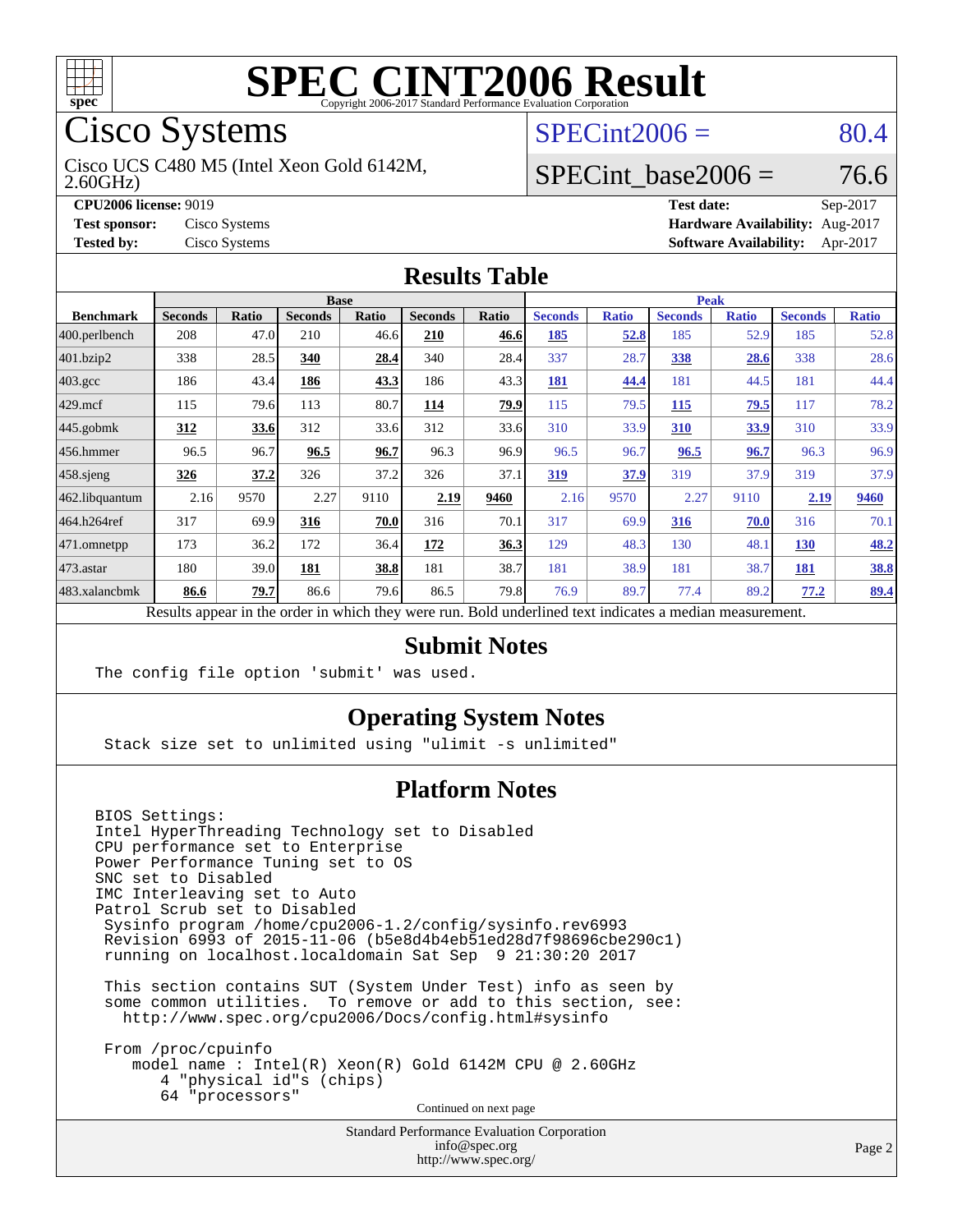

Cisco Systems

 $SPECint2006 = 80.4$  $SPECint2006 = 80.4$ 

2.60GHz) Cisco UCS C480 M5 (Intel Xeon Gold 6142M,

SPECint base2006 =  $76.6$ 

**[CPU2006 license:](http://www.spec.org/auto/cpu2006/Docs/result-fields.html#CPU2006license)** 9019 **[Test date:](http://www.spec.org/auto/cpu2006/Docs/result-fields.html#Testdate)** Sep-2017 **[Test sponsor:](http://www.spec.org/auto/cpu2006/Docs/result-fields.html#Testsponsor)** Cisco Systems **[Hardware Availability:](http://www.spec.org/auto/cpu2006/Docs/result-fields.html#HardwareAvailability)** Aug-2017 **[Tested by:](http://www.spec.org/auto/cpu2006/Docs/result-fields.html#Testedby)** Cisco Systems **[Software Availability:](http://www.spec.org/auto/cpu2006/Docs/result-fields.html#SoftwareAvailability)** Apr-2017

#### **[Platform Notes \(Continued\)](http://www.spec.org/auto/cpu2006/Docs/result-fields.html#PlatformNotes)**

Standard Performance Evaluation Corporation [info@spec.org](mailto:info@spec.org) cores, siblings (Caution: counting these is hw and system dependent. The following excerpts from /proc/cpuinfo might not be reliable. Use with caution.) cpu cores : 16 siblings : 16 physical 0: cores 0 1 2 3 4 5 6 7 8 9 10 11 12 13 14 15 physical 1: cores 0 1 2 3 4 5 6 7 8 9 10 11 12 13 14 15 physical 2: cores 0 1 2 3 4 5 6 7 8 9 10 11 12 13 14 15 physical 3: cores 0 1 2 3 4 5 6 7 8 9 10 11 12 13 14 15 cache size : 22528 KB From /proc/meminfo MemTotal: 791969936 kB HugePages\_Total: 0<br>Hugepagesize: 2048 kB Hugepagesize: From /etc/\*release\* /etc/\*version\* os-release: NAME="Red Hat Enterprise Linux Server" VERSION="7.3 (Maipo)" ID="rhel" ID\_LIKE="fedora" VERSION\_ID="7.3" PRETTY\_NAME="Red Hat Enterprise Linux Server 7.3 (Maipo)" ANSI\_COLOR="0;31" CPE\_NAME="cpe:/o:redhat:enterprise\_linux:7.3:GA:server" redhat-release: Red Hat Enterprise Linux Server release 7.3 (Maipo) system-release: Red Hat Enterprise Linux Server release 7.3 (Maipo) system-release-cpe: cpe:/o:redhat:enterprise\_linux:7.3:ga:server uname -a: Linux localhost.localdomain 3.10.0-514.el7.x86\_64 #1 SMP Wed Oct 19 11:24:13 EDT 2016 x86\_64 x86\_64 x86\_64 GNU/Linux run-level 3 Sep 9 21:20 SPEC is set to: /home/cpu2006-1.2<br>Filesystem Type Si Filesystem Type Size Used Avail Use% Mounted on<br>/dev/mapper/rhel-home xfs 224G 9.5G 214G 5% /home 224G 9.5G 214G 5% /home Additional information from dmidecode: Warning: Use caution when you interpret this section. The 'dmidecode' program reads system data which is "intended to allow hardware to be accurately determined", but the intent may not be met, as there are frequent changes to hardware, firmware, and the "DMTF SMBIOS" standard. BIOS Cisco Systems, Inc. C480M5.3.1.0.248.0518171057 05/18/2017Cisco Systems, Inc. C480M5.3.1.0.248.0518171057 05/18/2017 Memory: 96x 0xCE00 M393A2G40EB2-CTD 16 GB 2 rank 2666 MHz (End of data from sysinfo program) Continued on next page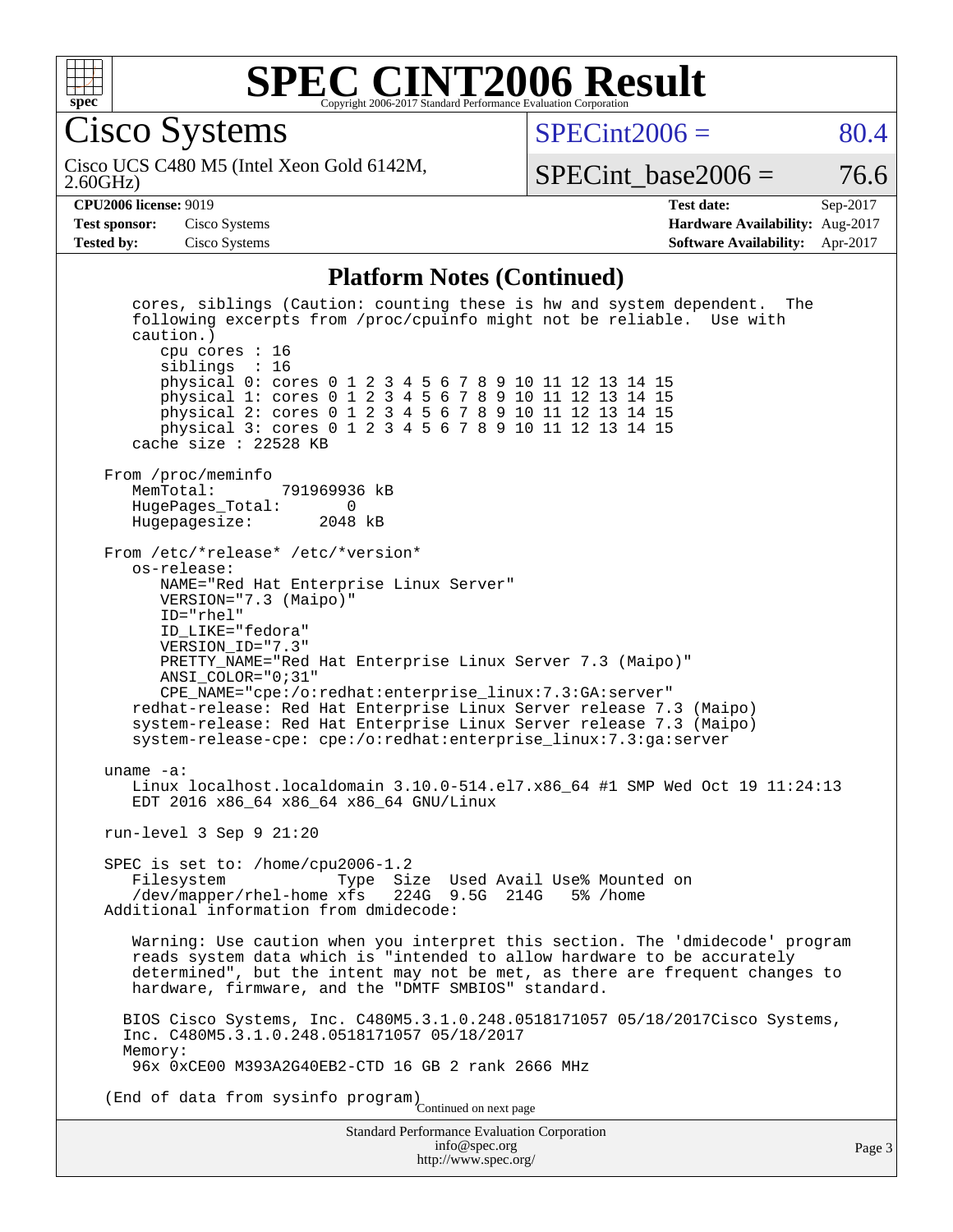

#### **[SPEC CINT2006 Result](http://www.spec.org/auto/cpu2006/Docs/result-fields.html#SPECCINT2006Result)** Copyright 2006-2017 Standard Performance Evaluation C

Cisco Systems

 $SPECint2006 = 80.4$  $SPECint2006 = 80.4$ 

2.60GHz) Cisco UCS C480 M5 (Intel Xeon Gold 6142M,

 $SPECTnt base2006 = 76.6$ 

**[CPU2006 license:](http://www.spec.org/auto/cpu2006/Docs/result-fields.html#CPU2006license)** 9019 **[Test date:](http://www.spec.org/auto/cpu2006/Docs/result-fields.html#Testdate)** Sep-2017 **[Test sponsor:](http://www.spec.org/auto/cpu2006/Docs/result-fields.html#Testsponsor)** Cisco Systems **[Hardware Availability:](http://www.spec.org/auto/cpu2006/Docs/result-fields.html#HardwareAvailability)** Aug-2017 **[Tested by:](http://www.spec.org/auto/cpu2006/Docs/result-fields.html#Testedby)** Cisco Systems **[Software Availability:](http://www.spec.org/auto/cpu2006/Docs/result-fields.html#SoftwareAvailability)** Apr-2017

#### **[Platform Notes \(Continued\)](http://www.spec.org/auto/cpu2006/Docs/result-fields.html#PlatformNotes)**

 The correct amount of Memory installed is 768 GB (48 x 16 GB) and the dmidecode is reporting invalid number of DIMMs installed Installed Memory: 48x 0xCE00 M393A2G40EB2-CTD 16 GB 2 rank 2666 MHz

#### **[General Notes](http://www.spec.org/auto/cpu2006/Docs/result-fields.html#GeneralNotes)**

Environment variables set by runspec before the start of the run: KMP\_AFFINITY = "granularity=fine,compact" LD\_LIBRARY\_PATH = "/home/cpu2006-1.2/lib/ia32:/home/cpu2006-1.2/lib/intel64:/home/cpu2006-1.2/sh10.2" OMP NUM THREADS = "64"

 Binaries compiled on a system with 1x Intel Core i7-4790 CPU + 32GB RAM memory using Redhat Enterprise Linux 7.2 Transparent Huge Pages enabled with: echo always > /sys/kernel/mm/transparent\_hugepage/enabled

## **[Base Compiler Invocation](http://www.spec.org/auto/cpu2006/Docs/result-fields.html#BaseCompilerInvocation)**

[C benchmarks](http://www.spec.org/auto/cpu2006/Docs/result-fields.html#Cbenchmarks): [icc -m64](http://www.spec.org/cpu2006/results/res2017q4/cpu2006-20170919-50149.flags.html#user_CCbase_intel_icc_64bit_bda6cc9af1fdbb0edc3795bac97ada53)

[C++ benchmarks:](http://www.spec.org/auto/cpu2006/Docs/result-fields.html#CXXbenchmarks) [icpc -m64](http://www.spec.org/cpu2006/results/res2017q4/cpu2006-20170919-50149.flags.html#user_CXXbase_intel_icpc_64bit_fc66a5337ce925472a5c54ad6a0de310)

# **[Base Portability Flags](http://www.spec.org/auto/cpu2006/Docs/result-fields.html#BasePortabilityFlags)**

 400.perlbench: [-DSPEC\\_CPU\\_LP64](http://www.spec.org/cpu2006/results/res2017q4/cpu2006-20170919-50149.flags.html#b400.perlbench_basePORTABILITY_DSPEC_CPU_LP64) [-DSPEC\\_CPU\\_LINUX\\_X64](http://www.spec.org/cpu2006/results/res2017q4/cpu2006-20170919-50149.flags.html#b400.perlbench_baseCPORTABILITY_DSPEC_CPU_LINUX_X64) 401.bzip2: [-DSPEC\\_CPU\\_LP64](http://www.spec.org/cpu2006/results/res2017q4/cpu2006-20170919-50149.flags.html#suite_basePORTABILITY401_bzip2_DSPEC_CPU_LP64) 403.gcc: [-DSPEC\\_CPU\\_LP64](http://www.spec.org/cpu2006/results/res2017q4/cpu2006-20170919-50149.flags.html#suite_basePORTABILITY403_gcc_DSPEC_CPU_LP64) 429.mcf: [-DSPEC\\_CPU\\_LP64](http://www.spec.org/cpu2006/results/res2017q4/cpu2006-20170919-50149.flags.html#suite_basePORTABILITY429_mcf_DSPEC_CPU_LP64) 445.gobmk: [-DSPEC\\_CPU\\_LP64](http://www.spec.org/cpu2006/results/res2017q4/cpu2006-20170919-50149.flags.html#suite_basePORTABILITY445_gobmk_DSPEC_CPU_LP64) 456.hmmer: [-DSPEC\\_CPU\\_LP64](http://www.spec.org/cpu2006/results/res2017q4/cpu2006-20170919-50149.flags.html#suite_basePORTABILITY456_hmmer_DSPEC_CPU_LP64) 458.sjeng: [-DSPEC\\_CPU\\_LP64](http://www.spec.org/cpu2006/results/res2017q4/cpu2006-20170919-50149.flags.html#suite_basePORTABILITY458_sjeng_DSPEC_CPU_LP64) 462.libquantum: [-DSPEC\\_CPU\\_LP64](http://www.spec.org/cpu2006/results/res2017q4/cpu2006-20170919-50149.flags.html#suite_basePORTABILITY462_libquantum_DSPEC_CPU_LP64) [-DSPEC\\_CPU\\_LINUX](http://www.spec.org/cpu2006/results/res2017q4/cpu2006-20170919-50149.flags.html#b462.libquantum_baseCPORTABILITY_DSPEC_CPU_LINUX) 464.h264ref: [-DSPEC\\_CPU\\_LP64](http://www.spec.org/cpu2006/results/res2017q4/cpu2006-20170919-50149.flags.html#suite_basePORTABILITY464_h264ref_DSPEC_CPU_LP64) 471.omnetpp: [-DSPEC\\_CPU\\_LP64](http://www.spec.org/cpu2006/results/res2017q4/cpu2006-20170919-50149.flags.html#suite_basePORTABILITY471_omnetpp_DSPEC_CPU_LP64) 473.astar: [-DSPEC\\_CPU\\_LP64](http://www.spec.org/cpu2006/results/res2017q4/cpu2006-20170919-50149.flags.html#suite_basePORTABILITY473_astar_DSPEC_CPU_LP64) 483.xalancbmk: [-DSPEC\\_CPU\\_LP64](http://www.spec.org/cpu2006/results/res2017q4/cpu2006-20170919-50149.flags.html#suite_basePORTABILITY483_xalancbmk_DSPEC_CPU_LP64) [-DSPEC\\_CPU\\_LINUX](http://www.spec.org/cpu2006/results/res2017q4/cpu2006-20170919-50149.flags.html#b483.xalancbmk_baseCXXPORTABILITY_DSPEC_CPU_LINUX)

# **[Base Optimization Flags](http://www.spec.org/auto/cpu2006/Docs/result-fields.html#BaseOptimizationFlags)**

[C benchmarks](http://www.spec.org/auto/cpu2006/Docs/result-fields.html#Cbenchmarks):

[-xCORE-AVX2](http://www.spec.org/cpu2006/results/res2017q4/cpu2006-20170919-50149.flags.html#user_CCbase_f-xCORE-AVX2) [-ipo](http://www.spec.org/cpu2006/results/res2017q4/cpu2006-20170919-50149.flags.html#user_CCbase_f-ipo) [-O3](http://www.spec.org/cpu2006/results/res2017q4/cpu2006-20170919-50149.flags.html#user_CCbase_f-O3) [-no-prec-div](http://www.spec.org/cpu2006/results/res2017q4/cpu2006-20170919-50149.flags.html#user_CCbase_f-no-prec-div) [-parallel](http://www.spec.org/cpu2006/results/res2017q4/cpu2006-20170919-50149.flags.html#user_CCbase_f-parallel) [-qopt-prefetch](http://www.spec.org/cpu2006/results/res2017q4/cpu2006-20170919-50149.flags.html#user_CCbase_f-qopt-prefetch) [-auto-p32](http://www.spec.org/cpu2006/results/res2017q4/cpu2006-20170919-50149.flags.html#user_CCbase_f-auto-p32)

Continued on next page

Standard Performance Evaluation Corporation [info@spec.org](mailto:info@spec.org) <http://www.spec.org/>

Page 4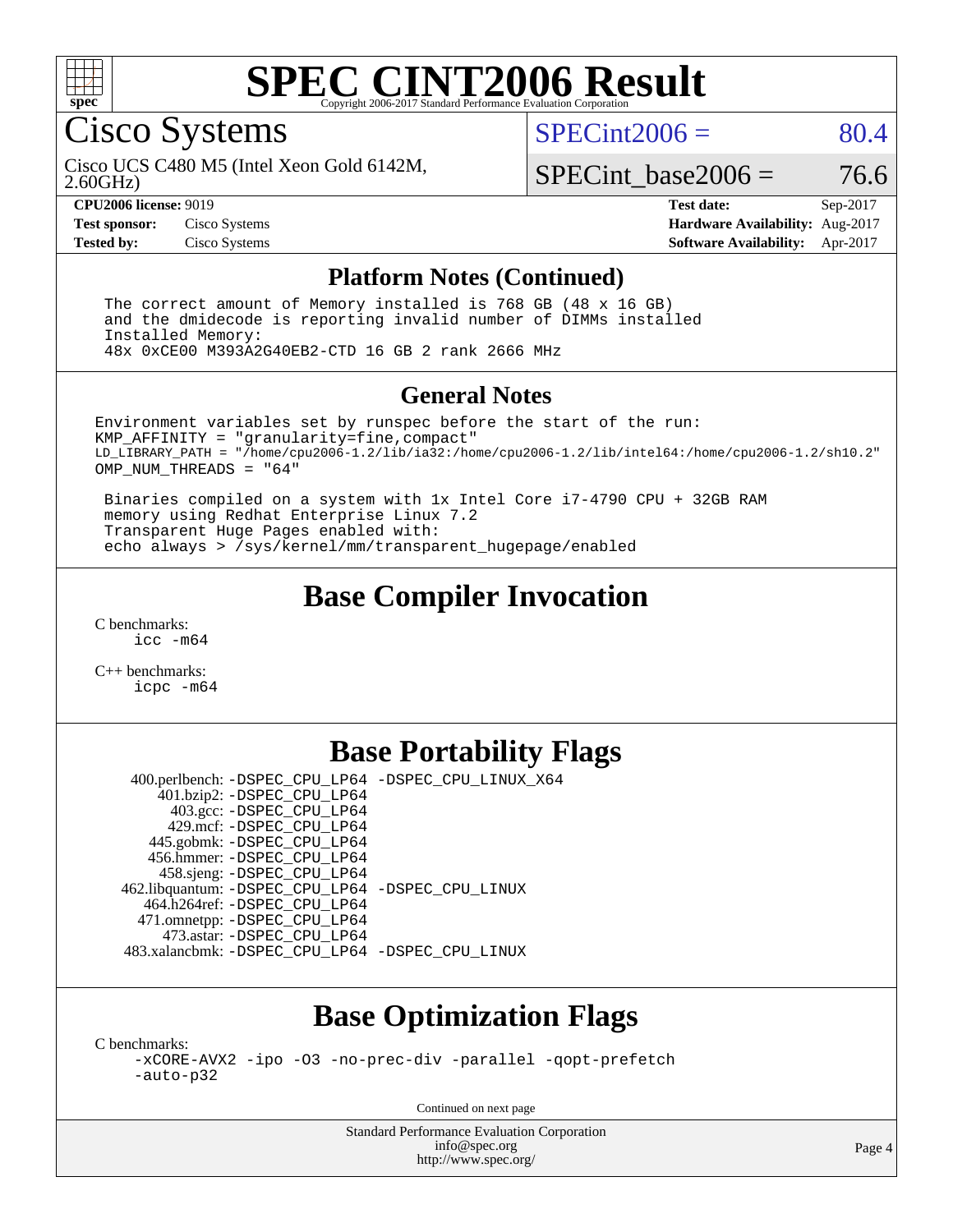

Cisco Systems

 $SPECint2006 = 80.4$  $SPECint2006 = 80.4$ 

2.60GHz) Cisco UCS C480 M5 (Intel Xeon Gold 6142M,

SPECint base2006 =  $76.6$ 

**[CPU2006 license:](http://www.spec.org/auto/cpu2006/Docs/result-fields.html#CPU2006license)** 9019 **[Test date:](http://www.spec.org/auto/cpu2006/Docs/result-fields.html#Testdate)** Sep-2017 **[Test sponsor:](http://www.spec.org/auto/cpu2006/Docs/result-fields.html#Testsponsor)** Cisco Systems **[Hardware Availability:](http://www.spec.org/auto/cpu2006/Docs/result-fields.html#HardwareAvailability)** Aug-2017 **[Tested by:](http://www.spec.org/auto/cpu2006/Docs/result-fields.html#Testedby)** Cisco Systems **[Software Availability:](http://www.spec.org/auto/cpu2006/Docs/result-fields.html#SoftwareAvailability)** Apr-2017

# **[Base Optimization Flags \(Continued\)](http://www.spec.org/auto/cpu2006/Docs/result-fields.html#BaseOptimizationFlags)**

[C++ benchmarks:](http://www.spec.org/auto/cpu2006/Docs/result-fields.html#CXXbenchmarks)

[-xCORE-AVX2](http://www.spec.org/cpu2006/results/res2017q4/cpu2006-20170919-50149.flags.html#user_CXXbase_f-xCORE-AVX2) [-ipo](http://www.spec.org/cpu2006/results/res2017q4/cpu2006-20170919-50149.flags.html#user_CXXbase_f-ipo) [-O3](http://www.spec.org/cpu2006/results/res2017q4/cpu2006-20170919-50149.flags.html#user_CXXbase_f-O3) [-no-prec-div](http://www.spec.org/cpu2006/results/res2017q4/cpu2006-20170919-50149.flags.html#user_CXXbase_f-no-prec-div) [-qopt-prefetch](http://www.spec.org/cpu2006/results/res2017q4/cpu2006-20170919-50149.flags.html#user_CXXbase_f-qopt-prefetch) [-auto-p32](http://www.spec.org/cpu2006/results/res2017q4/cpu2006-20170919-50149.flags.html#user_CXXbase_f-auto-p32) [-Wl,-z,muldefs](http://www.spec.org/cpu2006/results/res2017q4/cpu2006-20170919-50149.flags.html#user_CXXbase_link_force_multiple1_74079c344b956b9658436fd1b6dd3a8a) [-L/sh10.2 -lsmartheap64](http://www.spec.org/cpu2006/results/res2017q4/cpu2006-20170919-50149.flags.html#user_CXXbase_SmartHeap64_63911d860fc08c15fa1d5bf319b9d8d5)

### **[Base Other Flags](http://www.spec.org/auto/cpu2006/Docs/result-fields.html#BaseOtherFlags)**

[C benchmarks](http://www.spec.org/auto/cpu2006/Docs/result-fields.html#Cbenchmarks):

403.gcc: [-Dalloca=\\_alloca](http://www.spec.org/cpu2006/results/res2017q4/cpu2006-20170919-50149.flags.html#b403.gcc_baseEXTRA_CFLAGS_Dalloca_be3056838c12de2578596ca5467af7f3)

## **[Peak Compiler Invocation](http://www.spec.org/auto/cpu2006/Docs/result-fields.html#PeakCompilerInvocation)**

[C benchmarks \(except as noted below\)](http://www.spec.org/auto/cpu2006/Docs/result-fields.html#Cbenchmarksexceptasnotedbelow):

[icc -m64](http://www.spec.org/cpu2006/results/res2017q4/cpu2006-20170919-50149.flags.html#user_CCpeak_intel_icc_64bit_bda6cc9af1fdbb0edc3795bac97ada53)

400.perlbench: [icc -m32 -L/opt/intel/compilers\\_and\\_libraries\\_2017/linux/lib/ia32](http://www.spec.org/cpu2006/results/res2017q4/cpu2006-20170919-50149.flags.html#user_peakCCLD400_perlbench_intel_icc_c29f3ff5a7ed067b11e4ec10a03f03ae)

445.gobmk: [icc -m32 -L/opt/intel/compilers\\_and\\_libraries\\_2017/linux/lib/ia32](http://www.spec.org/cpu2006/results/res2017q4/cpu2006-20170919-50149.flags.html#user_peakCCLD445_gobmk_intel_icc_c29f3ff5a7ed067b11e4ec10a03f03ae)

[C++ benchmarks \(except as noted below\):](http://www.spec.org/auto/cpu2006/Docs/result-fields.html#CXXbenchmarksexceptasnotedbelow)

[icc -m32 -L/opt/intel/compilers\\_and\\_libraries\\_2017/linux/lib/ia32](http://www.spec.org/cpu2006/results/res2017q4/cpu2006-20170919-50149.flags.html#user_CXXpeak_intel_icc_c29f3ff5a7ed067b11e4ec10a03f03ae)

473.astar: [icpc -m64](http://www.spec.org/cpu2006/results/res2017q4/cpu2006-20170919-50149.flags.html#user_peakCXXLD473_astar_intel_icpc_64bit_fc66a5337ce925472a5c54ad6a0de310)

### **[Peak Portability Flags](http://www.spec.org/auto/cpu2006/Docs/result-fields.html#PeakPortabilityFlags)**

 400.perlbench: [-D\\_FILE\\_OFFSET\\_BITS=64](http://www.spec.org/cpu2006/results/res2017q4/cpu2006-20170919-50149.flags.html#user_peakPORTABILITY400_perlbench_file_offset_bits_64_438cf9856305ebd76870a2c6dc2689ab) [-DSPEC\\_CPU\\_LINUX\\_IA32](http://www.spec.org/cpu2006/results/res2017q4/cpu2006-20170919-50149.flags.html#b400.perlbench_peakCPORTABILITY_DSPEC_CPU_LINUX_IA32) 401.bzip2: [-DSPEC\\_CPU\\_LP64](http://www.spec.org/cpu2006/results/res2017q4/cpu2006-20170919-50149.flags.html#suite_peakPORTABILITY401_bzip2_DSPEC_CPU_LP64) 403.gcc: [-DSPEC\\_CPU\\_LP64](http://www.spec.org/cpu2006/results/res2017q4/cpu2006-20170919-50149.flags.html#suite_peakPORTABILITY403_gcc_DSPEC_CPU_LP64) 429.mcf: [-DSPEC\\_CPU\\_LP64](http://www.spec.org/cpu2006/results/res2017q4/cpu2006-20170919-50149.flags.html#suite_peakPORTABILITY429_mcf_DSPEC_CPU_LP64) 445.gobmk: [-D\\_FILE\\_OFFSET\\_BITS=64](http://www.spec.org/cpu2006/results/res2017q4/cpu2006-20170919-50149.flags.html#user_peakPORTABILITY445_gobmk_file_offset_bits_64_438cf9856305ebd76870a2c6dc2689ab) 456.hmmer: [-DSPEC\\_CPU\\_LP64](http://www.spec.org/cpu2006/results/res2017q4/cpu2006-20170919-50149.flags.html#suite_peakPORTABILITY456_hmmer_DSPEC_CPU_LP64) 458.sjeng: [-DSPEC\\_CPU\\_LP64](http://www.spec.org/cpu2006/results/res2017q4/cpu2006-20170919-50149.flags.html#suite_peakPORTABILITY458_sjeng_DSPEC_CPU_LP64) 462.libquantum: [-DSPEC\\_CPU\\_LP64](http://www.spec.org/cpu2006/results/res2017q4/cpu2006-20170919-50149.flags.html#suite_peakPORTABILITY462_libquantum_DSPEC_CPU_LP64) [-DSPEC\\_CPU\\_LINUX](http://www.spec.org/cpu2006/results/res2017q4/cpu2006-20170919-50149.flags.html#b462.libquantum_peakCPORTABILITY_DSPEC_CPU_LINUX) 464.h264ref: [-DSPEC\\_CPU\\_LP64](http://www.spec.org/cpu2006/results/res2017q4/cpu2006-20170919-50149.flags.html#suite_peakPORTABILITY464_h264ref_DSPEC_CPU_LP64) 471.omnetpp: [-D\\_FILE\\_OFFSET\\_BITS=64](http://www.spec.org/cpu2006/results/res2017q4/cpu2006-20170919-50149.flags.html#user_peakPORTABILITY471_omnetpp_file_offset_bits_64_438cf9856305ebd76870a2c6dc2689ab) 473.astar: [-DSPEC\\_CPU\\_LP64](http://www.spec.org/cpu2006/results/res2017q4/cpu2006-20170919-50149.flags.html#suite_peakPORTABILITY473_astar_DSPEC_CPU_LP64) 483.xalancbmk: [-D\\_FILE\\_OFFSET\\_BITS=64](http://www.spec.org/cpu2006/results/res2017q4/cpu2006-20170919-50149.flags.html#user_peakPORTABILITY483_xalancbmk_file_offset_bits_64_438cf9856305ebd76870a2c6dc2689ab) [-DSPEC\\_CPU\\_LINUX](http://www.spec.org/cpu2006/results/res2017q4/cpu2006-20170919-50149.flags.html#b483.xalancbmk_peakCXXPORTABILITY_DSPEC_CPU_LINUX)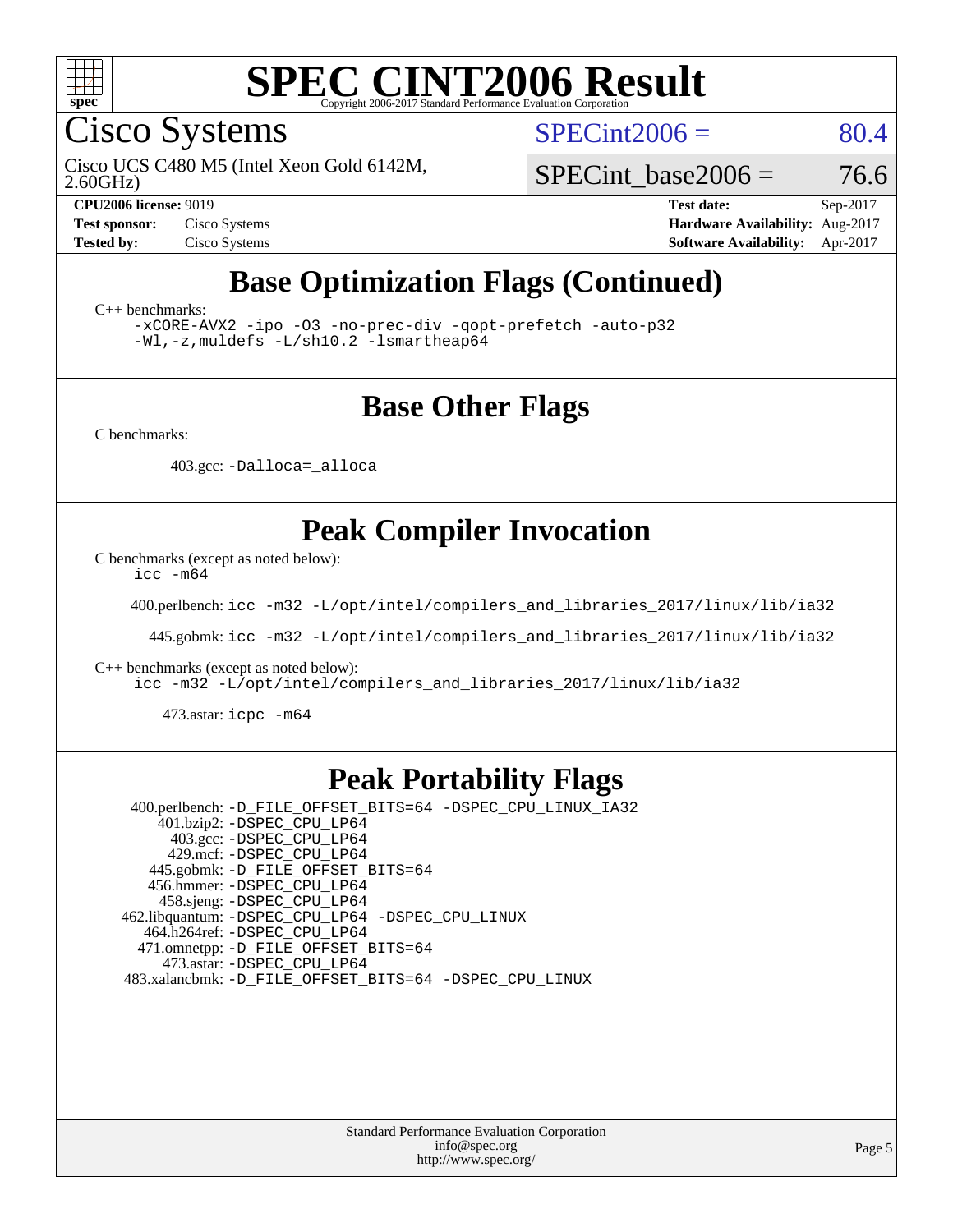

Cisco Systems

 $SPECint2006 = 80.4$  $SPECint2006 = 80.4$ 

2.60GHz) Cisco UCS C480 M5 (Intel Xeon Gold 6142M,

 $SPECTnt\_base2006 = 76.6$ 

| <b>Test sponsor:</b> | Cisco Systems |
|----------------------|---------------|
| <b>Tested by:</b>    | Cisco Systems |

**[CPU2006 license:](http://www.spec.org/auto/cpu2006/Docs/result-fields.html#CPU2006license)** 9019 **[Test date:](http://www.spec.org/auto/cpu2006/Docs/result-fields.html#Testdate)** Sep-2017 **[Hardware Availability:](http://www.spec.org/auto/cpu2006/Docs/result-fields.html#HardwareAvailability)** Aug-2017 **[Software Availability:](http://www.spec.org/auto/cpu2006/Docs/result-fields.html#SoftwareAvailability)** Apr-2017

# **[Peak Optimization Flags](http://www.spec.org/auto/cpu2006/Docs/result-fields.html#PeakOptimizationFlags)**

#### [C benchmarks](http://www.spec.org/auto/cpu2006/Docs/result-fields.html#Cbenchmarks):

|                   | 400.perlbench: -prof-gen(pass 1) -prof-use(pass 2) -xCORE-AVX2(pass 2)<br>$-par-num-threads=1(pass 1) -ipo(pass 2) -03(pass 2)$<br>-no-prec-div(pass 2) -qopt-prefetch                                                        |
|-------------------|-------------------------------------------------------------------------------------------------------------------------------------------------------------------------------------------------------------------------------|
|                   | 401.bzip2: -prof-gen(pass 1) -prof-use(pass 2) -xCORE-AVX2(pass 2)<br>$-par-num-threads=1(pass 1) -ipo(pass 2) -03(pass 2)$<br>-no-prec-div -auto-ilp32 -qopt-prefetch                                                        |
|                   | 403.gcc: -xCORE-AVX2 -ipo -03 -no-prec-div -inline-calloc<br>-qopt-malloc-options=3 -auto-ilp32                                                                                                                               |
|                   | 429.mcf: -xCORE-AVX2 -ipo -03 -no-prec-div -parallel<br>-gopt-prefetch -auto-p32                                                                                                                                              |
|                   | 445.gobmk: -prof-gen(pass 1) -prof-use(pass 2) -xCORE-AVX2(pass 2)<br>$-par-num-threads = 1 (pass 1) - ipo (pass 2) -03 (pass 2)$<br>$-no-prec-div(pass 2)$                                                                   |
|                   | 456.hmmer: basepeak = $yes$                                                                                                                                                                                                   |
|                   | 458.sjeng: -prof-gen(pass 1) -prof-use(pass 2) -xCORE-AVX2(pass 2)<br>$-par-num-threads=1(pass 1) -ipo(pass 2) -03(pass 2)$<br>-no-prec-div(pass 2) -unroll4                                                                  |
|                   | $462$ .libquantum: basepeak = yes                                                                                                                                                                                             |
|                   | $464.h264$ ref: basepeak = yes                                                                                                                                                                                                |
| $C++$ benchmarks: |                                                                                                                                                                                                                               |
|                   | 471.omnetpp: -prof-gen(pass 1) -prof-use(pass 2) -xCORE-AVX2(pass 2)<br>$-par-num-threads=1(pass 1) -ipo(pass 2) -03(pass 2)$<br>-no-prec-div(pass 2) -qopt-ra-region-strategy=block<br>-Wl,-z, muldefs -L/sh10.2 -lsmartheap |
|                   | 473.astar: -xCORE-AVX2 -ipo -03 -no-prec-div -qopt-prefetch<br>-auto-p32 -Wl,-z, muldefs -L/sh10.2 -lsmartheap64                                                                                                              |
|                   | 483.xalancbmk: -xCORE-AVX2 -ipo -03 -no-prec-div -qopt-prefetch<br>-Wl,-z, muldefs -L/sh10.2 -lsmartheap                                                                                                                      |
|                   |                                                                                                                                                                                                                               |

## **[Peak Other Flags](http://www.spec.org/auto/cpu2006/Docs/result-fields.html#PeakOtherFlags)**

[C benchmarks](http://www.spec.org/auto/cpu2006/Docs/result-fields.html#Cbenchmarks):

Continued on next page

Standard Performance Evaluation Corporation [info@spec.org](mailto:info@spec.org) <http://www.spec.org/>